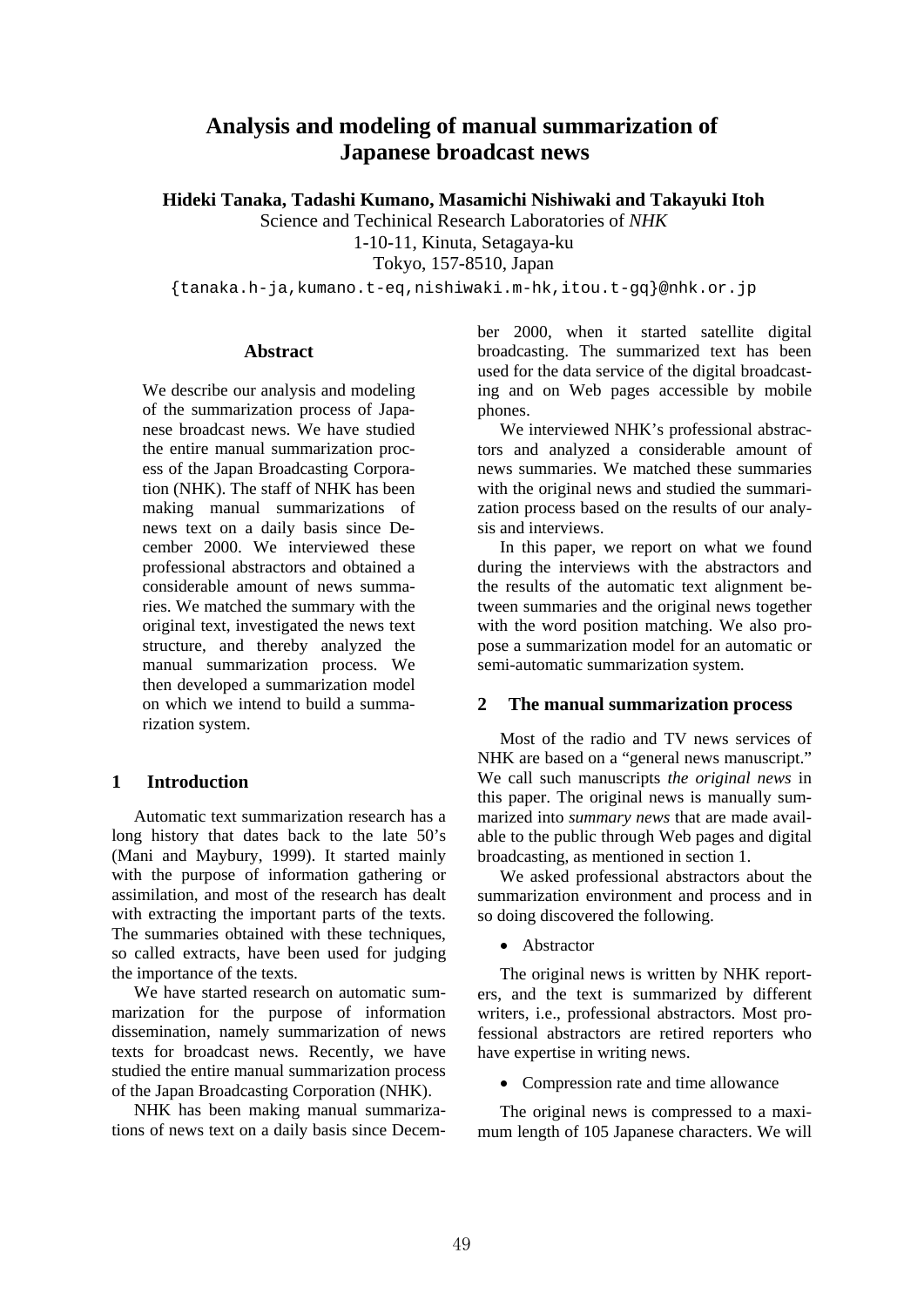show in section 4 that the average compression rate is about 22.5%. The upper bound is decided from the display design of the data service of digital TV broadcasting. The abstractors must work quickly because the summary news must be broadcast promptly.

• Techniques

The abstractors use only information contained in the original news. They scan the original news quickly and repeatedly, not to understand the full content, but to select the parts to be used in the summary news. The abstractors' special reading tendency has been reported in (Mani, 2001), and we can say the same tendency was observed in our Japanese abstractors. The abstractors focus on the lead (the opening part) of the original news. They sometimes use the end part of the original news.

# **3 Corpus construction**

We planned the summary news corpus as a resource to investigate the manual summarization process and to look into the possibility of an automatic summarization system for broadcast news. We obtained 18,777 pieces of summary news from NHK. Although each piece is a summary of a particular original news text, the link between the summary and the original news is not available.

We matched the summary and original news and constructed a corpus. There have been several attempts to construct <summary text, original text> corpora (Marcu, 1999; Jing and McKeown, 1999). We decided to use the method proposed by Jing and McKeown (1999) for the reasons given below.

As our abstractors mentioned that they used only information available in the original news, we hypothesize that the summary and the original news share many surface words. This indicates that the surface-word-based matching methods such as (Marcu, 1999; Jing and McKeown, 1999) will be effective.

In particular, the word position matching realized in (Jing and McKeown, 1999) seems especially useful. We thought that we might be able to observe the summarization process precisely by tracing the word position links, and we employed their work with a little modification.

As a result, our corpus takes the form of the triple: <summary, original, word position correspondence>.

# **3.1 Matching algorithm**

Jing and McKeown (1999) treated a word matching problem between a summary and its text, which they called the summary decomposition problem. They employed a statistical model (briefly described below) and obtained good results when they tested their method with the Ziff-Davis corpus. In the following explanation, we use the notion of summary and text instead of summary news and original news for simplicity.

(1) The word position in a summary is represented by  $\langle I \rangle$ .

(2) The word position in the text is represented by a pair of the sentence position (*S*) and the word position in a sentence (*W*) as in  $\langle S, W \rangle$ .

(3) Each summary word is checked as to whether it appears in the text. If it appears, all of the positions in the text are stored in the form of  $\langle S, W \rangle$  to form a position trellis.

(4) Scan the *n* summary words from left to right and find the path on the trellis that maximizes the score of formula (1).

$$
P = \prod_{i=1}^{n-1} P(I_{i+1} = (S_2, W_2) | I_i = (S_1, W_1)) \quad (1)
$$

This formula is the repeated product of the probability that the two adjacent words in a summary  $(I_i$  and  $I_{i+1}$ ) appear at positions  $(S_i, W_i)$ and  $(S_2, W_2)$  in the text, respectively. This quantity represents the goodness of the summary and the text word matching. As a result, the path on the trellis with the maximum probability gives the overall most likely word position match.

Jing and McKeown (1999) assigned sixgrade heuristic values to the probability. The highest probability of 1.0 was given when two adjacent words in a summary appear at adjacent positions in the same sentence of the text. The lowest probability of 0.5 was given when two adjacent words in a summary appear in different sentences in the text with a certain distance or greater. We fixed the distance at two sentences, considering the average sentence count of the original news texts.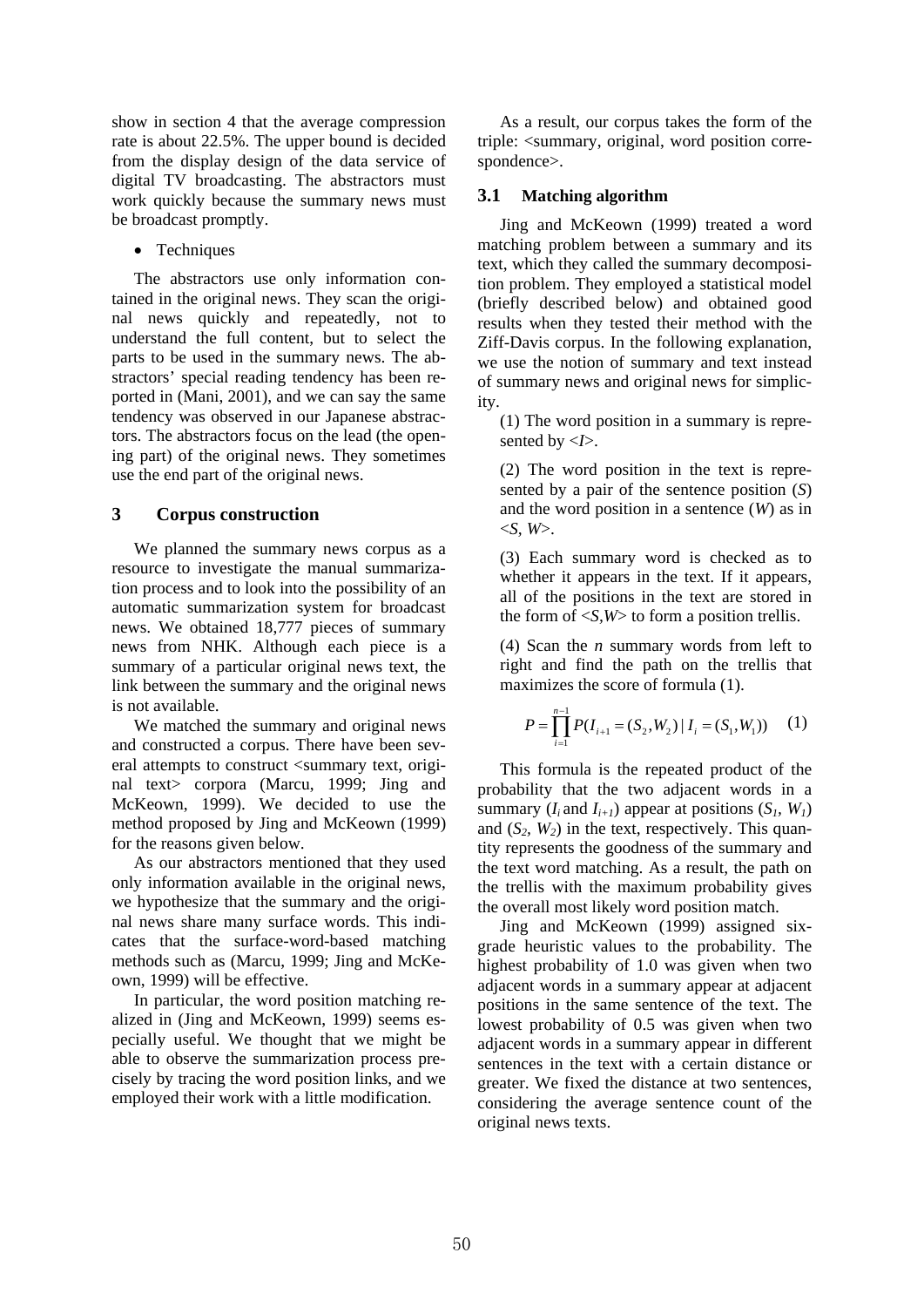| 北海道の新千歳空港は10日、雪の影響で115便が欠航しダイヤが大幅に乱れましたが、1<br>1日は日本航空の午前8時15分発名古屋行きの便が機材繰りのため欠航する以外は、始発便<br>から平常通りのダイヤで運航する見込みです。 |      |
|-------------------------------------------------------------------------------------------------------------------|------|
| Original news text                                                                                                |      |
| 北海道の新千歳空港はきのう雪の影響で115便が欠航しダイヤが大幅に乱れましたがけさ<br>は始発便から平常通りのダイヤで運航する見込みです。                                            | lead |
| 新千歳空港はきのうの昼頃から局地的に強く降った雪の為滑走路の除雪作業が追いつかず3                                                                         |      |
| 時間余りにわたって飛行機の離着陸ができなくなり1日に発着する国内線の半数近い115<br>便が欠航しダイヤは最終便まで大幅に乱れました。                                              |      |
| 航空各社によりますときょうは日本航空の午前8時15分発名古屋行きの便が機材繰りのた<br>め欠航する以外は平常通り運航する予定できょうは新千歳空港の空のダイヤに乱れは出ない<br>見込みです。                  | body |
|                                                                                                                   |      |

Figure 1. Summary and original news text matching.

Jing and McKeown's algorithm (1999) is designed to treat a fixed summary and text pair and needs some modification to be applied to our two-fold problem of finding the original news of a given summary news from a large collection of news together with the word position matching.

Their method has a special treatment for a summary word that does not appear in the text. It assumes that such a word does not exist in the summary and therefore skips the trellis at this word with a probability of 1. This unfavorably biases news text that contains fewer matching words. To alleviate this problem, we experimentally found that the probability score of 0.55 works well for such a case (This score was the second smallest of the original six-grade score).

We developed a word match browser to precisely check the words of the summary and original news.

# **3.2 Summary and original news matching**

We matched 18,777 summary news texts from November 2003 to June 2004 against the news database, which mostly covers the original news of the period. We followed the procedures below.

• Numerical expression normalization

Numerical expressions in the original news are written in Chinese numerals (Kanji) and those of the summary news are written in Arabic numerals. We normalized the Chinese numerals into Arabic numerals.

• Morphological analysis

The summary and original news were morphologically analyzed. We used morphemes as a matching unit. In this paper, we will use morphemes and words interchangeably.

• Search span

Each summary news was matched against the news written in the three-day period before the summary was written. This period was chosen experimentally.

# **4 Results and observation**

We randomly checked the news matching results and found more than 90% were correct. Some of the summaries were exceptionally long, and we consider that such noisy data was the main reason for incorrect matching. Figure 1 shows a matching example. The underlined (line and broken line) sentences show the word position match.

The word matching is not easy to evaluate because we do not have the correct matching answer. Although there are some problems in the matching, most of the results seem to be good enough for approximate analysis. The following discussion assumes that the word matching is correct.

# **4.1 Compression rate**

Table 1 shows the basic statistics of the summary and its corresponding original news.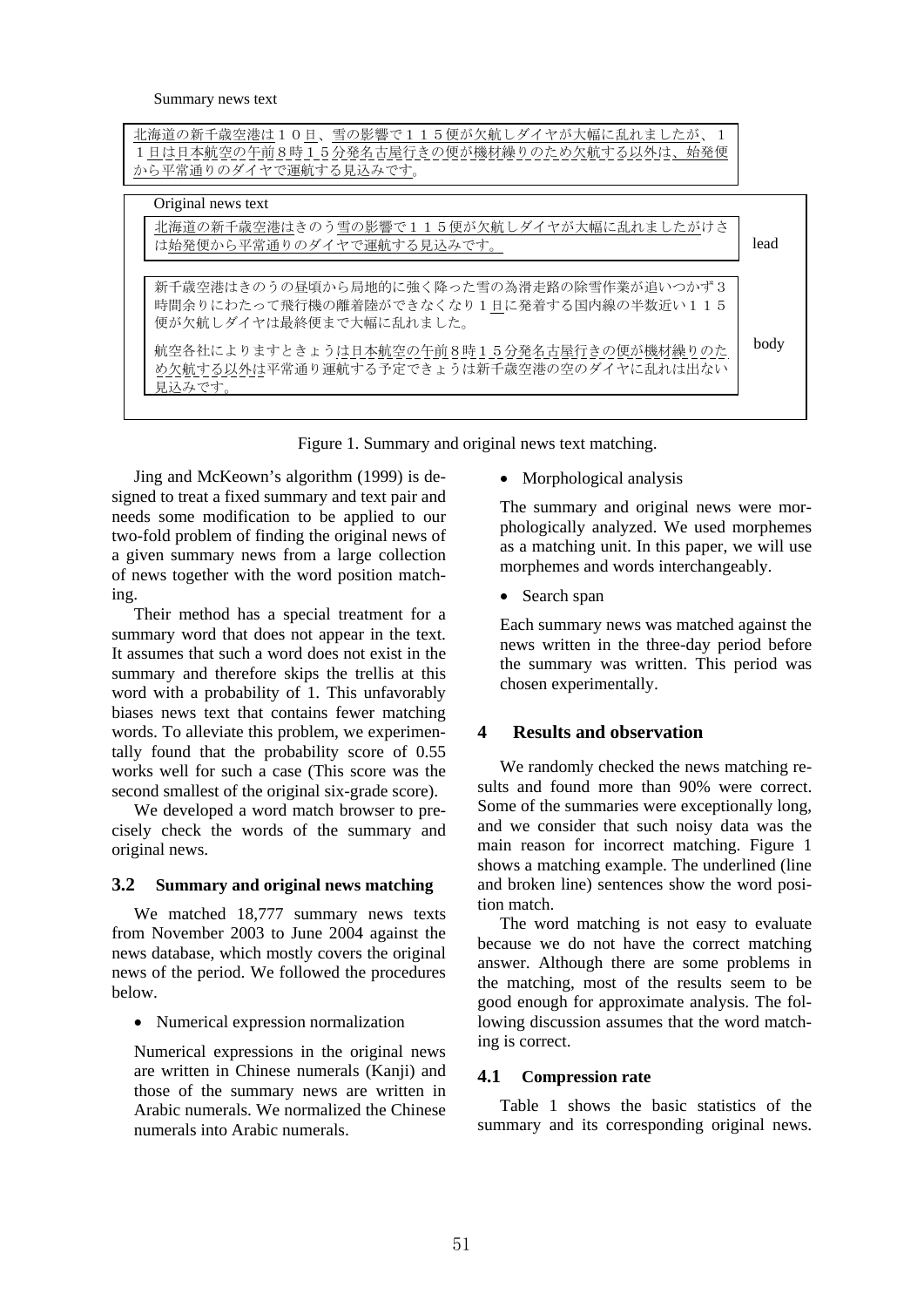We can see that the average compression rate is 22.5% in terms of characters. The average summary news length (109.9 characters per news text) was longer than what we were told (105, see section 2).

We then checked the length of the typical summary texts. We found that the cumulative relative frequency of the summary text with the sentence count from 1 to 4 was 0.99 and was quite dominant. We checked the average length of these summaries and obtained 105.4, which is close to what we were told. We guess that noisy "long summaries" skewed the figure.

|                                |        | Original Summary |
|--------------------------------|--------|------------------|
| text counts                    | 18.777 |                  |
| Ave. sent. count/text          | 5.13   | 1.63             |
| Ave. text length (char.)       | 487.7  | 109.9            |
| Ave. first line length (char.) | 94.9   | R 12             |

Table 1. Basic statistics of summary and original news

### **4.2 Word match ratio**

We measured how many of the summary words came from original news. As our matching result contains word-to-word correspondence, we calculated the ratio of the matched words in a summary text. Table 2 shows a part of the result. It shows the relative frequency of the summary news in which 100% of the words came from the original news reached 0.265 and those that had more than 90% reached 0.970.

| Word match ratio | Rel. summary freq. |  |
|------------------|--------------------|--|
| $100\%$          | 0.265              |  |
| More than $90\%$ | 0.970 (cumulative) |  |
| TT 11 A TT 7     |                    |  |

Table 2. Word match ratio

This strongly suggests that most of the summary news is the "extract" (Mani, 2001), which is written using only vocabulary appearing in the original news. This result is in accord with what the abstractors told us.

#### **4.3 Summary word employment in the original news sentences**

<span id="page-3-0"></span>The previous section indicated that our summary likely belongs to the extract type. Where in the original news do these words come from? We next measured the word employment ratio of each sentence in the original news and the result is presented in Figure 2.



In this graph, the original news is categorized into five cases according to its sentence count from 4 to  $8<sup>1</sup>$  $8<sup>1</sup>$  $8<sup>1</sup>$  and the average word employment ratio is shown for each sentence.

Of this figure, the following observations can be made:

• Bias toward the first sentence

In all five cases, the first sentence recorded the highest word employment ratio. The percentages of the second and third sentences increase when the news contains many sentences. The opening part of the news text is called the lead. We will discuss its role in the next section.

• No clear favorite for the final sentence

There was no employment ratio rise for the closing sentences in any case even though our abstractors indicated they often use information in the last sentence. This inconsistency may be due to the word match error. Final sentences actually have an important role in news, as we will see in the next section.

#### **5 Summarization model**

In the previous section, we found a quite high word overlap between a summary and the opening part of the original news text. We checked with our word match browser the similarity of the summary news and lead sentences, and found that most of the summary sentences

1

<sup>&</sup>lt;sup>1</sup> These news texts cover the 88 % of the total news texts.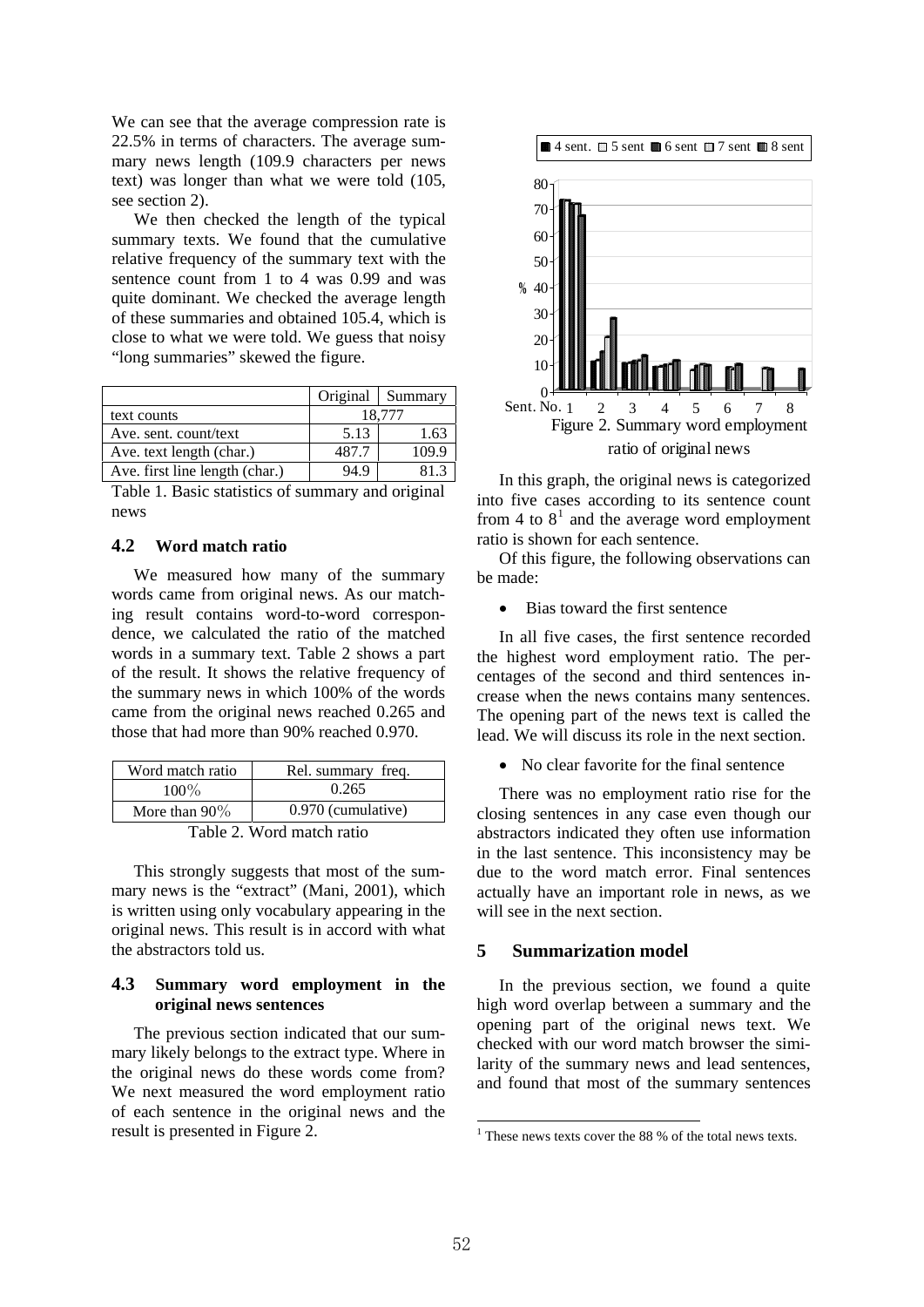take exactly the same syntactic pattern of the opening sentence. Based on this observation and what we found in the interviews, we devised a news text summarization model. The model can explain our abstractors' behavior, and we are planning to develop an automatic or semiautomatic summarization system with it. We will explain the typical news text structure and present our model.

### **5.1 News text structure**

Most of our news texts are written with a three-part structure, i.e., lead, body and supplement. Figure 1 shows the two-fold structure of the lead and the body. Each part has the following characteristics.

• Lead

The most important information is briefly described in the opening part of a news text. This part is called the lead. Proper nouns are often avoided in favor of more abstract expressions such as "a young man" or "a big insurance company." The lead is usually written in one or two sentences.

• Body

The lead is detailed in the body. The 5W1H information is mainly elaborated, and the proper names that were vaguely mentioned in the lead appear here. The statements of people involved in the news sometimes appear here. The repetitive structure of the lead and the body is rooted in the nature of radio news; listeners cannot go back to the previous part if they missed the information.

• Supplement

Necessary information that has not been covered in the lead and the body is placed here. Take for an example of weather news about a typhoon. A caution from the Meteorological agency is sometimes added after the typhoon's movement has been described.

# **5.2 Model**

We found that most of the summary news is written based on the lead sentences. They are then shortened or partly modified with the expressions in the body to make them more informative and self-contained.

The essential operation, we consider, lies in the editing of the lead sentences under the summary length constraint. Based on the observation, we have proposed a two-step summarization model of reading and editing. The summary in Figure 1 is constructed with the lead sentence with the insertion of a phrase in the body.

# • Reading phase

(1) Identify the lead, the body and the supplement sentences in the original news.

# (2) Analysis

Find the correspondences between the parts in the lead and those in the body. We can regard this process as a co-reference resolution.

Summary editing phase

(3) Set the lead sentence as the base sentence of the summary.

(4) Apply the following operations until the base sentence length is close enough to the predefined length *N.*

(4-1) Delete parts in the base sentence.

(4-2) Substitute parts in the base sentence with the corresponding parts in the body with the results of (2).

(4-2') Add a body part to the base sentence. We may view this as a null part substituted by a body part.

(4-3) Add supplement sentences.

The supplement is often included in a summary; this part contains different information from the other parts.

# **5.3 Related works and discussion**

Our two-step model essentially belongs to the same category as the works of (Mani et al., 1999) and (Jing and McKeown, 2000). Mani et al. (1999) proposed a summarization system based on the "draft and revision." Jing and McKeown (2000) proposed a system based on "extraction and cut-and-paste generation." Our abstractors performed the same cut-and-paste operations that Jing and McKeown noted in their work, and we think that our two-step model will be a reasonable starting point for our subsequent research. Below are some of our observations.